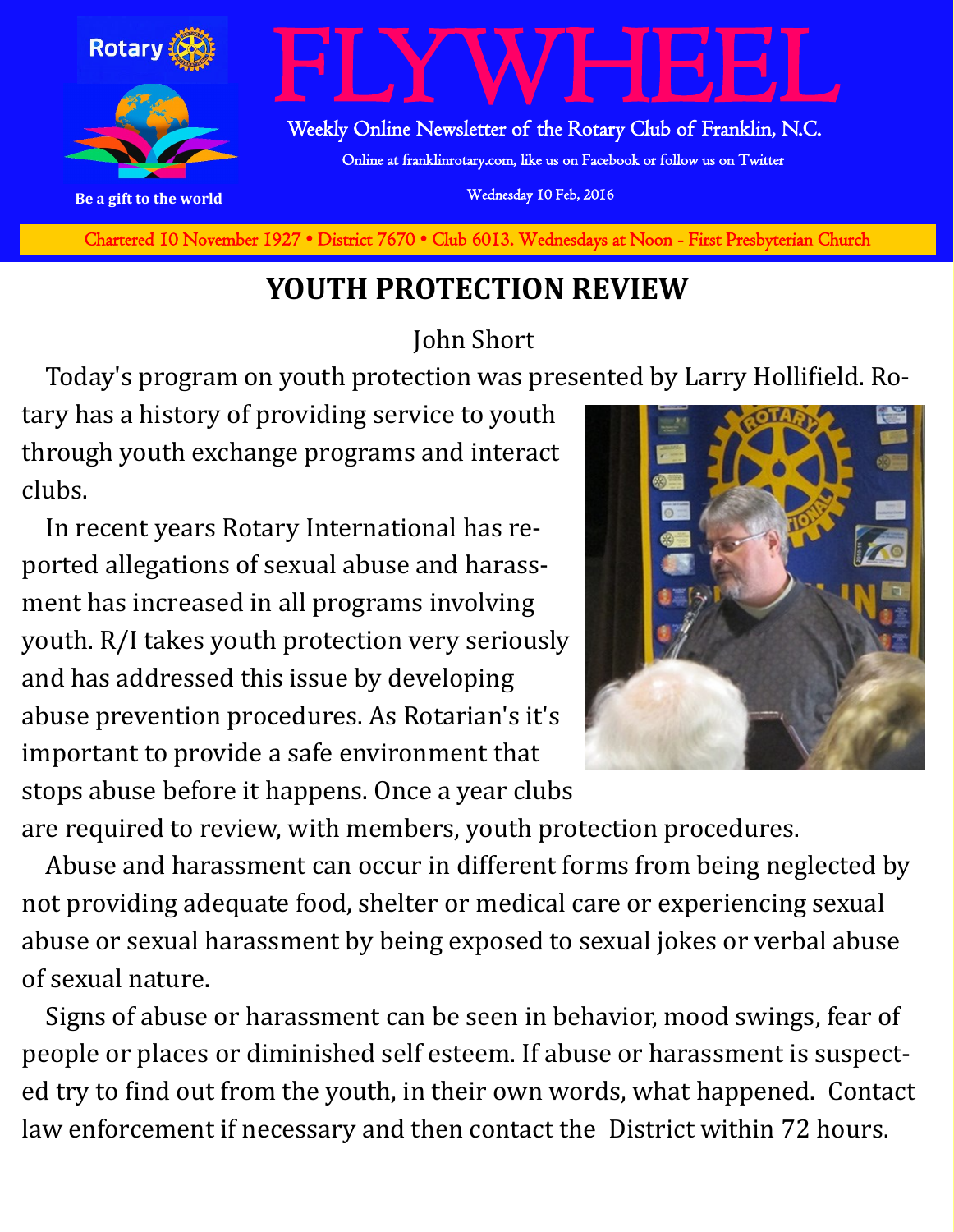

**Charted November 29, 1927 • District 7670 • Club 6013 Wednesdays at Noon - First Presbyterian Church** Chartered 10 November 1927 • District 7670 • Club 6013. Wednesdays at Noon - First Presbyterian Church

## **Pre-Pets 2016**

Club PN Judy Chapman and incoming AG Area 1

Sean Gibson attend the pre-pets session this past Saturday at AB Tech Asheville. Leaders get ready for the upcoming Rotary year 2016-17.



#### **Shadow Day with students in the Spring and Ethical Business Award Soon!**

There will be another shadow day for students to shadow Rotarian Professionals this spring. The first one was a success and we encourage Rotarians to take part. Those who participated from the club were: Cindy Rodgers, Marvin Ramsey, Jeff Gillette and Judy Chapman. Rotary is a service organization focused on our youth and it's a great way for our young people of tomorrow to see first hand our Rotarians at work and potential careers they maybe interested in. We will also be recognizing an ethical business or individual coming soon. If you know of someone or a business that has done something showing high ethical standards See or email Karen Kenney or Rich Peoples.

## **Rotary Birthday Celebration Tuesday February 23rd**

The Rotary Club of Franklin and Franklin Daybreak are holding a joint birthday celebration event for Rotary to be held Tuesday Evening February 23rd at Life's Boun-

ty Event Room down stairs on Main St . All are encouraged to attend. There will be light food and a birthday cake as we celebrate RI's 111th birthday and celebrate our wonderful International Organization. Will start about 530p with fellowship and will also be showing the CART Movie originally scheduled for March 4th. Come for fellowship and fun! It's a great way for newer club members to meet members of the other Franklin Clubs. Our satellite members will also be attending. And its a great way to makeup. See you there..We will need a headcount for that Tuesday so if you are interested in attending see Patsy and sign up today!

## **First Posting**

This is the first official posting of Jimmy Villiard sponsored by Bill Swift. If you have any comments or concerns, please contact President Sean or any board member.





If you need a make-up the next backpack fill will be **Monday February 22nd at CareNet from 4-6pm.** Please see Community Service Chair Cindy

Rodgers if you would like to volunteer or Shaina Adkins.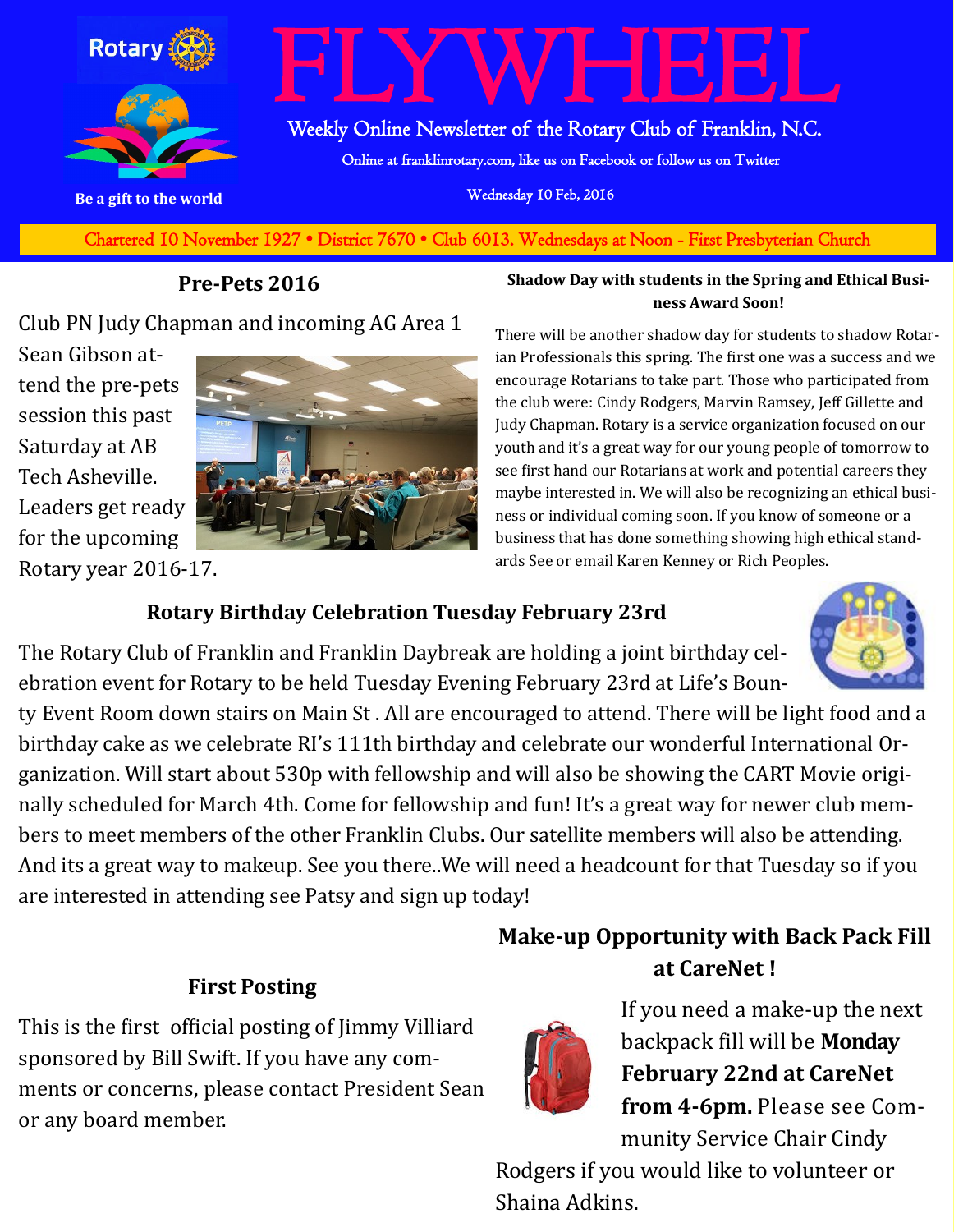

**Charted November 29, 1927 • District 7670 • Club 6013 Wednesdays at Noon - First Presbyterian Church** Chartered 10 November 1927 • District 7670 • Club 6013. Wednesdays at Noon - First Presbyterian Church

## **District Conference 2016!**

President Sean is encouraging everyone to attend the District Conference to be held at the Meadowview Conference and Registra-



tion Center in Kingsport, TN on June 10th thru 12th so please mark these dates on your calendar. The conference cost is

\$190 and the room rate is \$125 per night. Registration deadline is May 19th. Further information on the conference will be forthcoming. **You can register on DacDb Now!**

## **Board Meeting Tonight!**

Just a reminder our February Board Meeting will be at Lazy Hiker Tonight 5p fellowship/530p start. Members of the new Satellite Club will also be joining us. If you need a make-up this is a great way to do it. See you there!



**Prayer/Pledge:** Kevin Corbin **Greeter:** Bob Scott

**Rotary Service 2/ 17**

## Clayton's Corner Some Good Humor



Three friends from the local congregation were asked, "When you're in your casket, and friends and congregation members are mourning over you, what would you like them to say?"

Artie said, "I would like them to say I was a wonderful husband, a fine spiritual leader, and a great family man."

Eugene commented, "I would like them to say I was a wonderful teacher and servant of God who made a huge difference in people's lives."

Al said, "I'd like them to say, 'Look, he's moving!'"



**Rotarians Birthdays:** Gary Shields— Feb 15 **Partner Birthdays:** Wendell Kenney Feb 15 **Rotarian Wedding Anniversaries:**  Billy and Linda Harbuck —27 Years